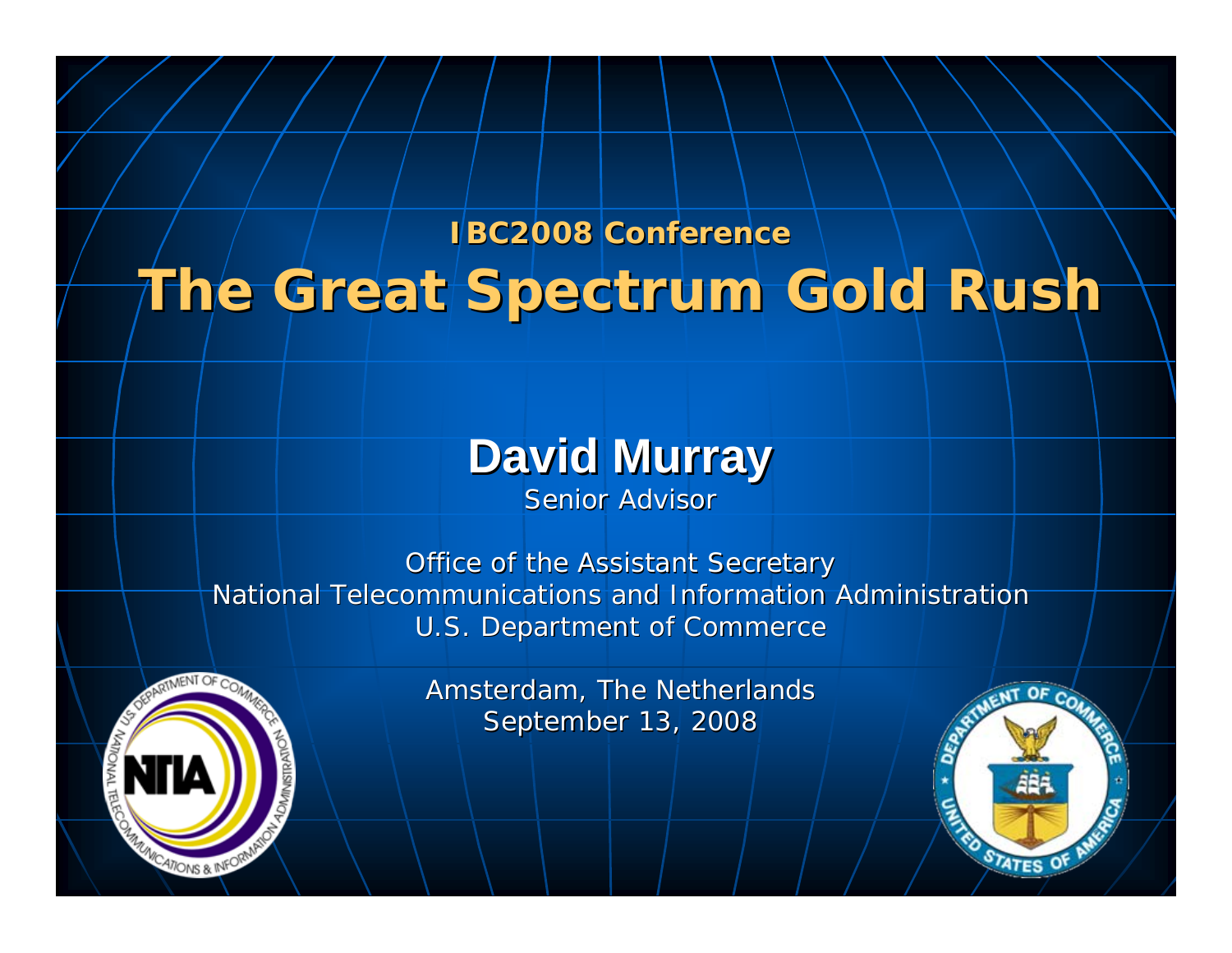# **Introduction Introduction**

- ń. **NTIA Mission**
- $\blacksquare$ U.S. Spectrum Management
- $\blacksquare$ Digital Television Transition
	- Reasons for the Transition
	- Legislative Framework
	- 700 MHz Auction
- È Key Administration Telecom Policies  $\mathbb{R}^2$ **Spectrum Dividend**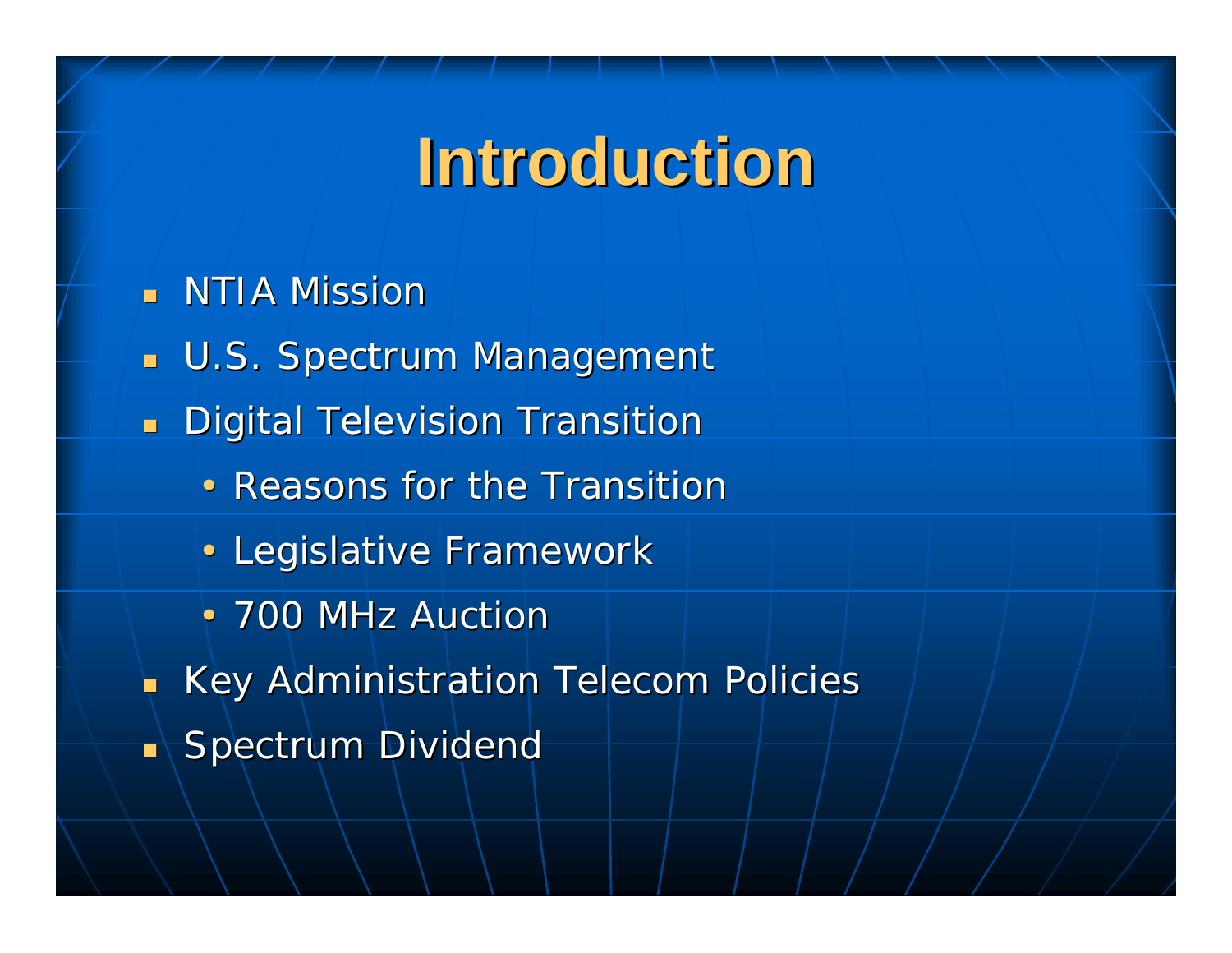## **National Telecommunications & Information Administration (NTIA) Administration (NTIA)**

- **Principal adviser to the** President on telecominformation policy
- $\blacksquare$ **Represent the Executive** Branch on international & domestic telecompolicy activities
- $\blacksquare$ Perform leading edge research and engineer ing for the Federal and the private sector



Manage Federal Government use of radio spectrum

- BASED ON THE TELECOMMUNICATIONS AUTHORIZATION ACT OF 1992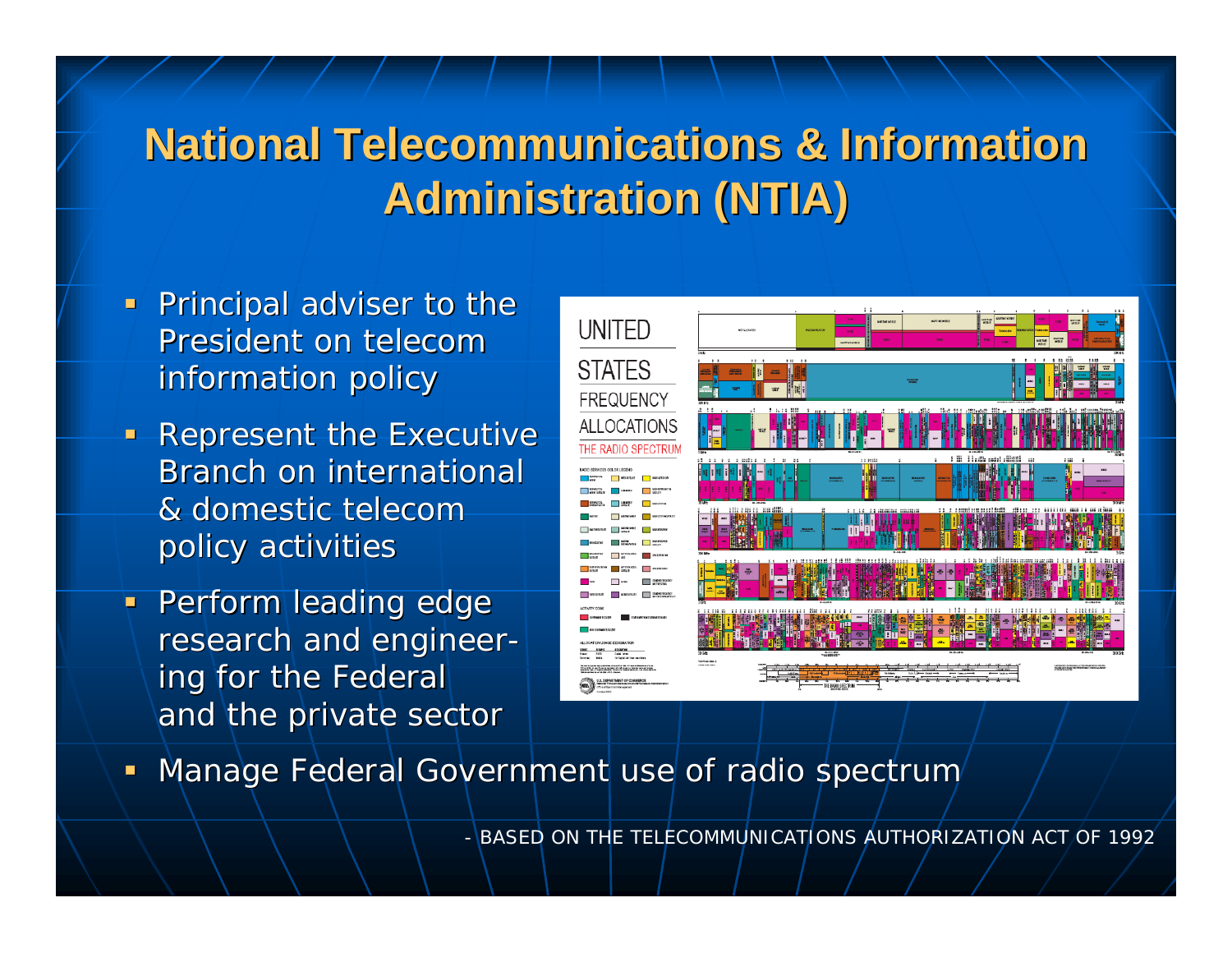# **U.S. Spectrum Management U.S. Spectrum Management**

[Bifurcated System of Spectrum Management](http://upload.wikimedia.org/wikipedia/commons/b/bf/US-FCC-Seal.svg)



#### Non-Federal Users

- Commercial
- State & Local Gov't



 69 Federal Agencies 69 Federal Agencies IRAC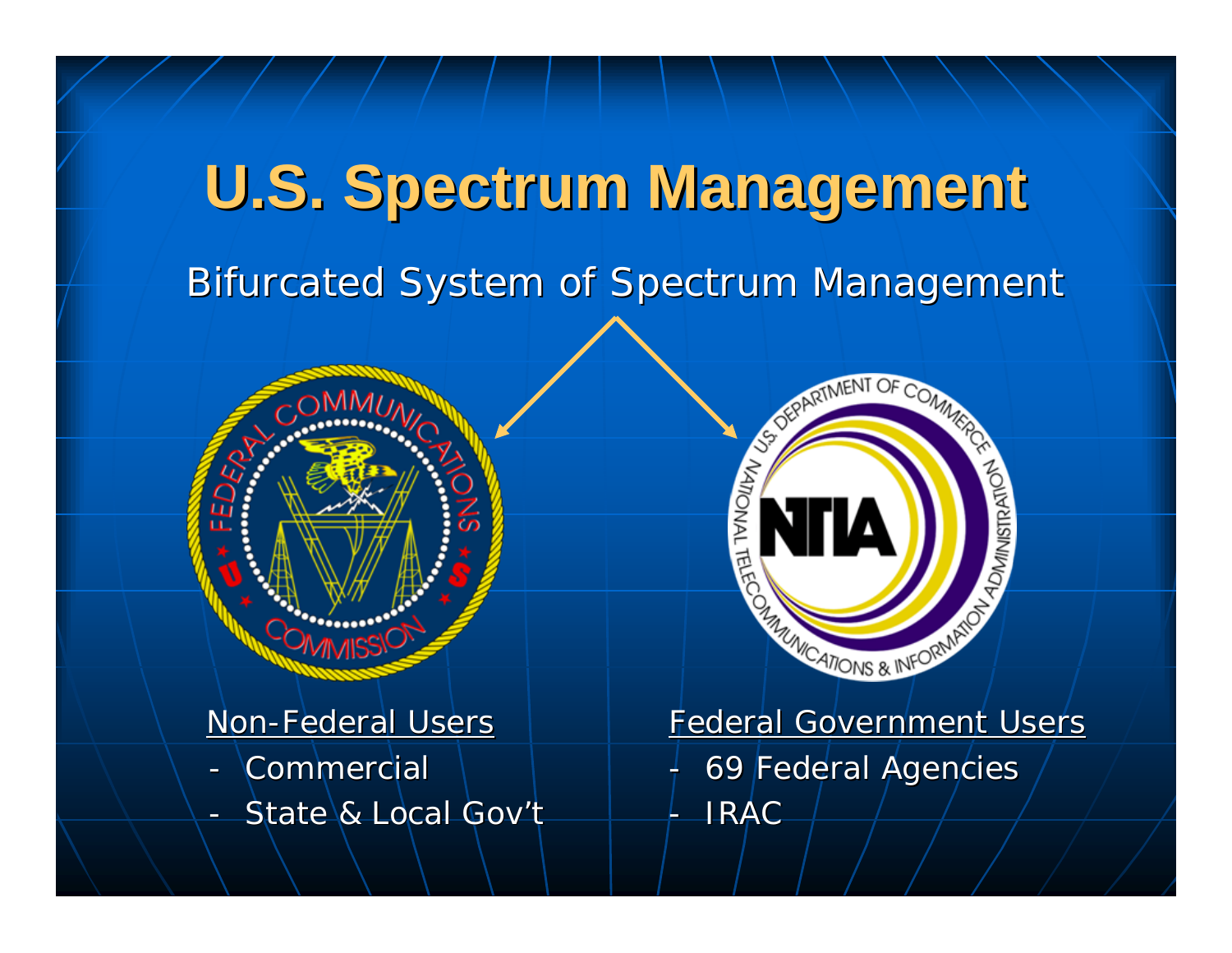### **Digital Television (DTV) Transition Digital Television (DTV) Transition**

- **Digital format is more spectrally efficient**
- **IMproved picture and sound quality**
- $\blacksquare$  More channels / multicasting
- $\blacksquare$  Enhance public safety communications interoperability

**Introduction of new commercial wireless** broadband services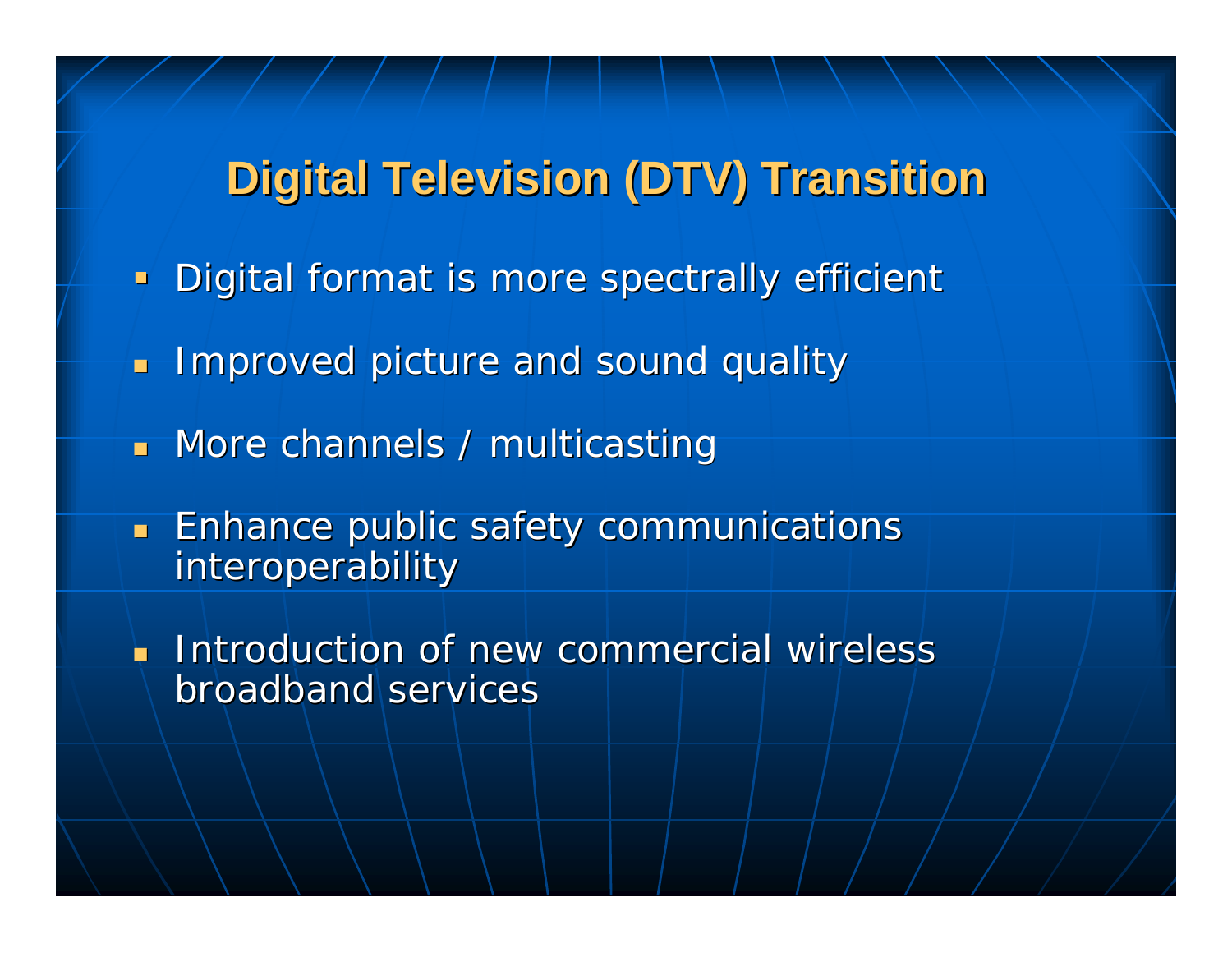### **DTV Transition & Public Safety Act of 2005 DTV Transition & Public Safety Act of 2005**

- **Full-Power Stations to Stop Analog Broadcasts** by February 18, 2009
- **Recovered Spectrum** 
	- 24 MHz reserved for public safety purposes
	- 62 MHz auctioned by the Federal Communications 62 MHz auctioned by the Federal Communications
- **Establishes a** Establishes a "Digital Television and Public<br>Safety Fund" "
	- Digital-to-Analog Converter Box Coupon Program
	- Public Safety Interoperability Communications Program
	- •\$7.4 billion for Deficit Reduction

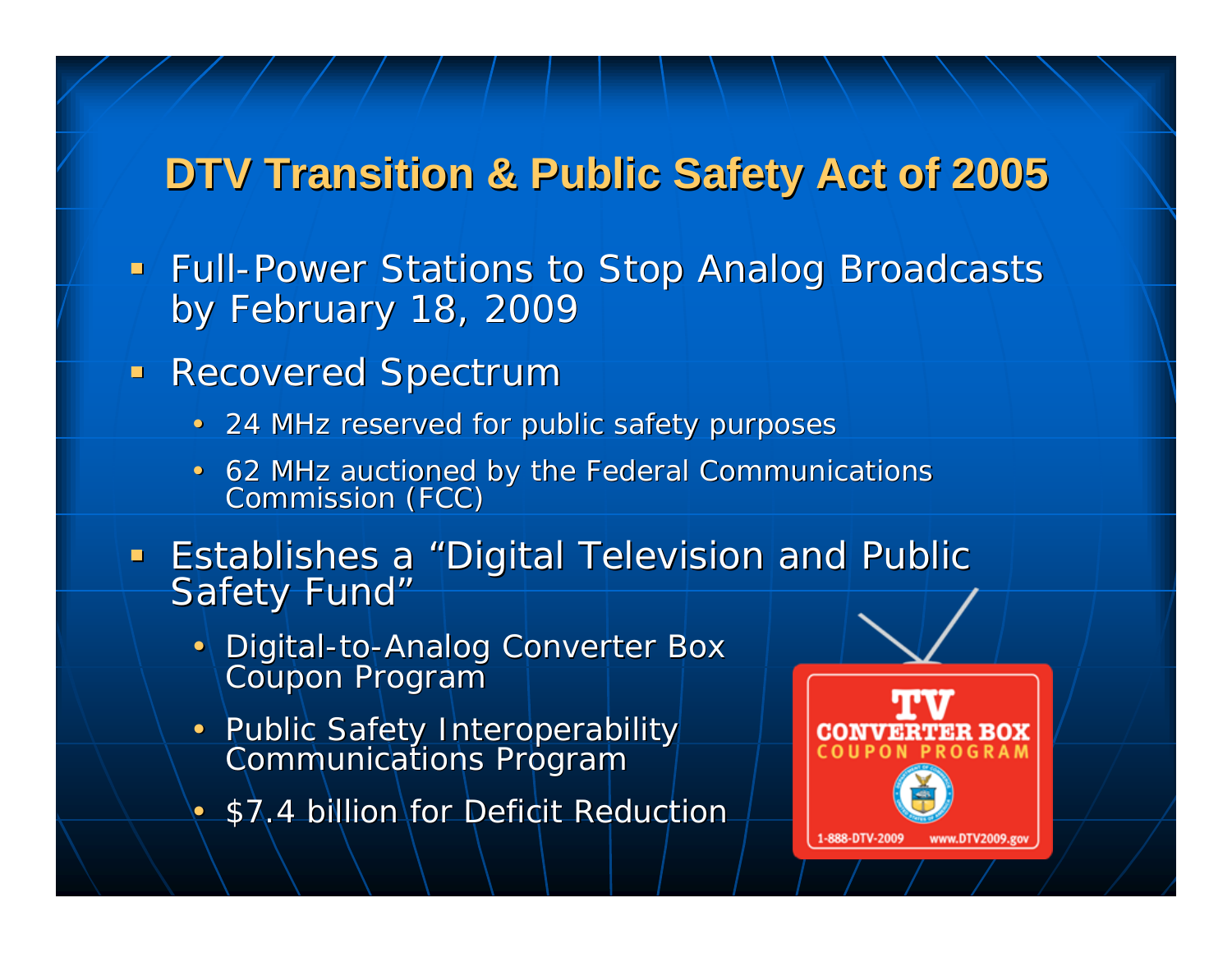## **TV Converter Box Coupon Program TV Converter Box Coupon Program**

#### **E Coupon Basics**

- **b** Two \$40 Coupons per Household
- Coupon-Eligible Converter Boxes
- $\blacksquare$ **Retailers Certification**

#### **Example Consumer Education**

- **Est. 15 million OTA Households**
- Options for Consumer:
	- TV with Digital Tuner
	- Subscription service
	- + Converter Box
- **Targeted Populations**

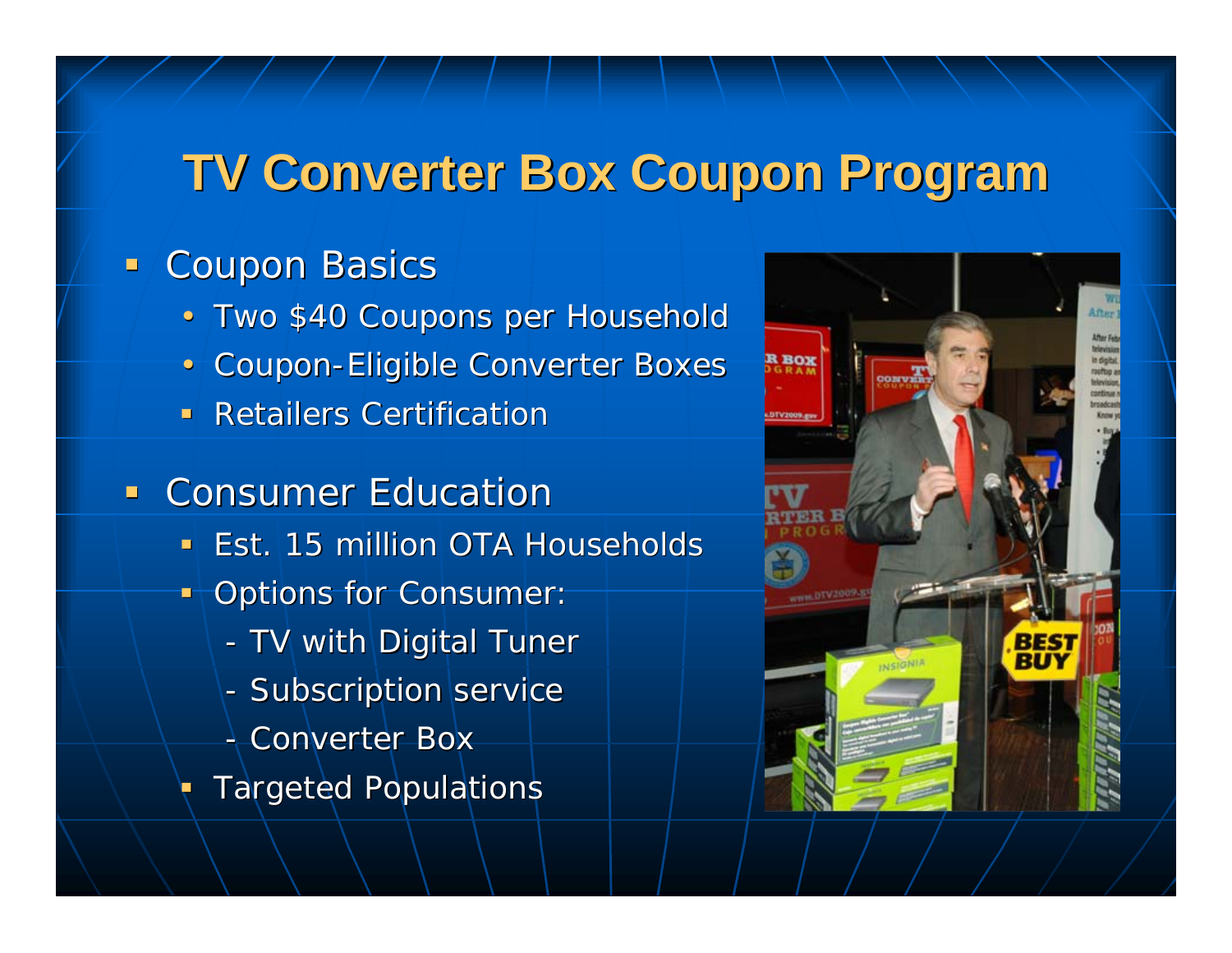# **700 MHz Auction 700 MHz Auction**

**519.6 billion in Bids** -- Largest Auction in **FCC History** 

**101 Bidders won 1090 licenses; 72** bidders (675 licenses) are new entrants bidders (675 licenses) are new entrants

**- C-Block: Open Platform Requirements** 

• D-Block: Public Safety/Private Partnership Failed to Meet Minimum Price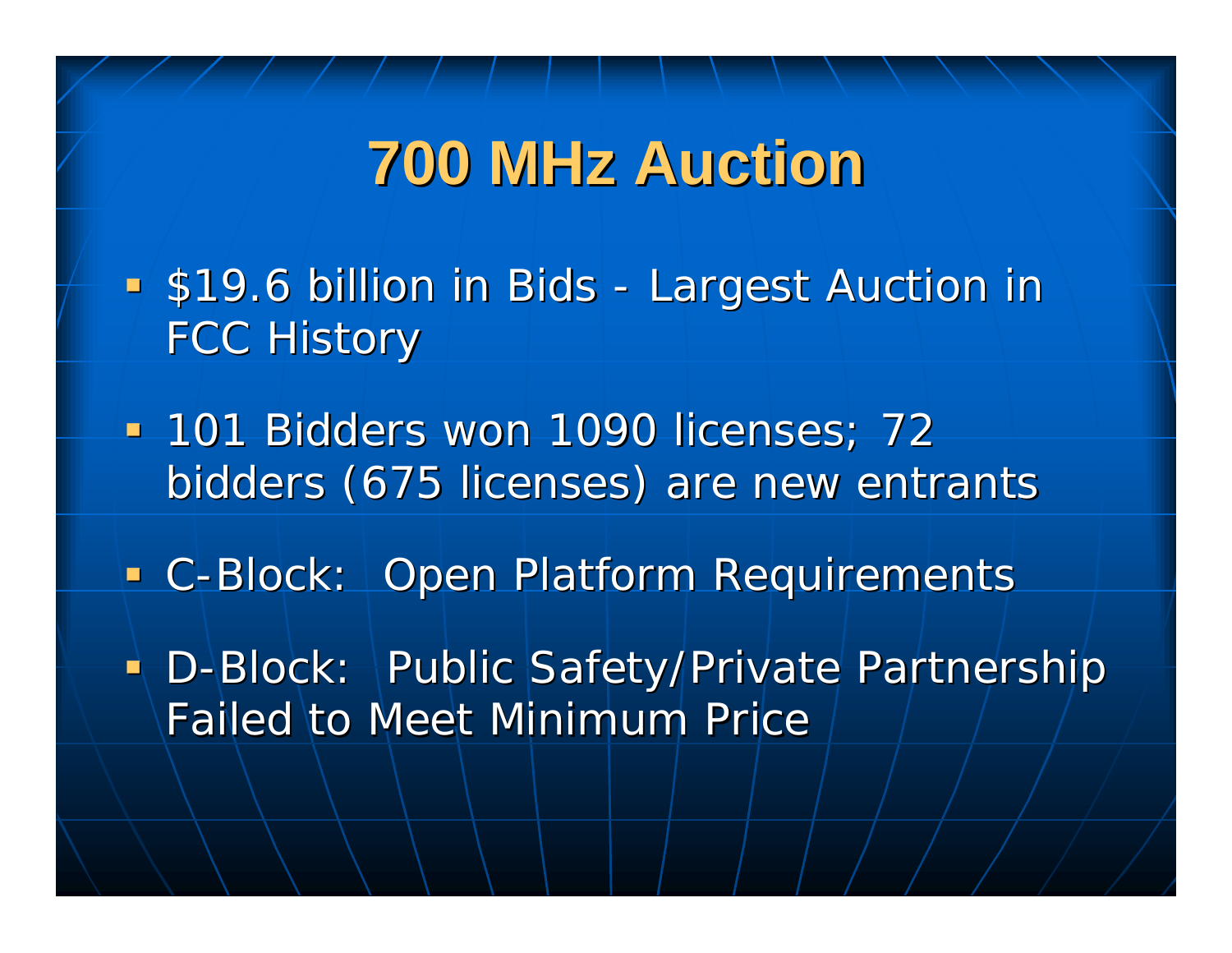## **United States Technology Policy Initiatives**

### **Broadband**

*"This country needs a national goal for broadband This country needs a national goal for broadband technology . . . universal, affordable access for broadband technology . . . universal, affordable access for broadband technology by 2007. technology by 2007. "*

> President George W. Bush March 26, 2004

### **Spectrum**

*"The other promising new broadband technology is The other promising new broadband technology is*  wireless. The spectrum that allows for wireless technology *is a limited resource... [a]nd a wise use of that spectrum is to help our economy grow, and help with the quality of life of our people. of our people. "*

> President George W. Bush June 24, 2004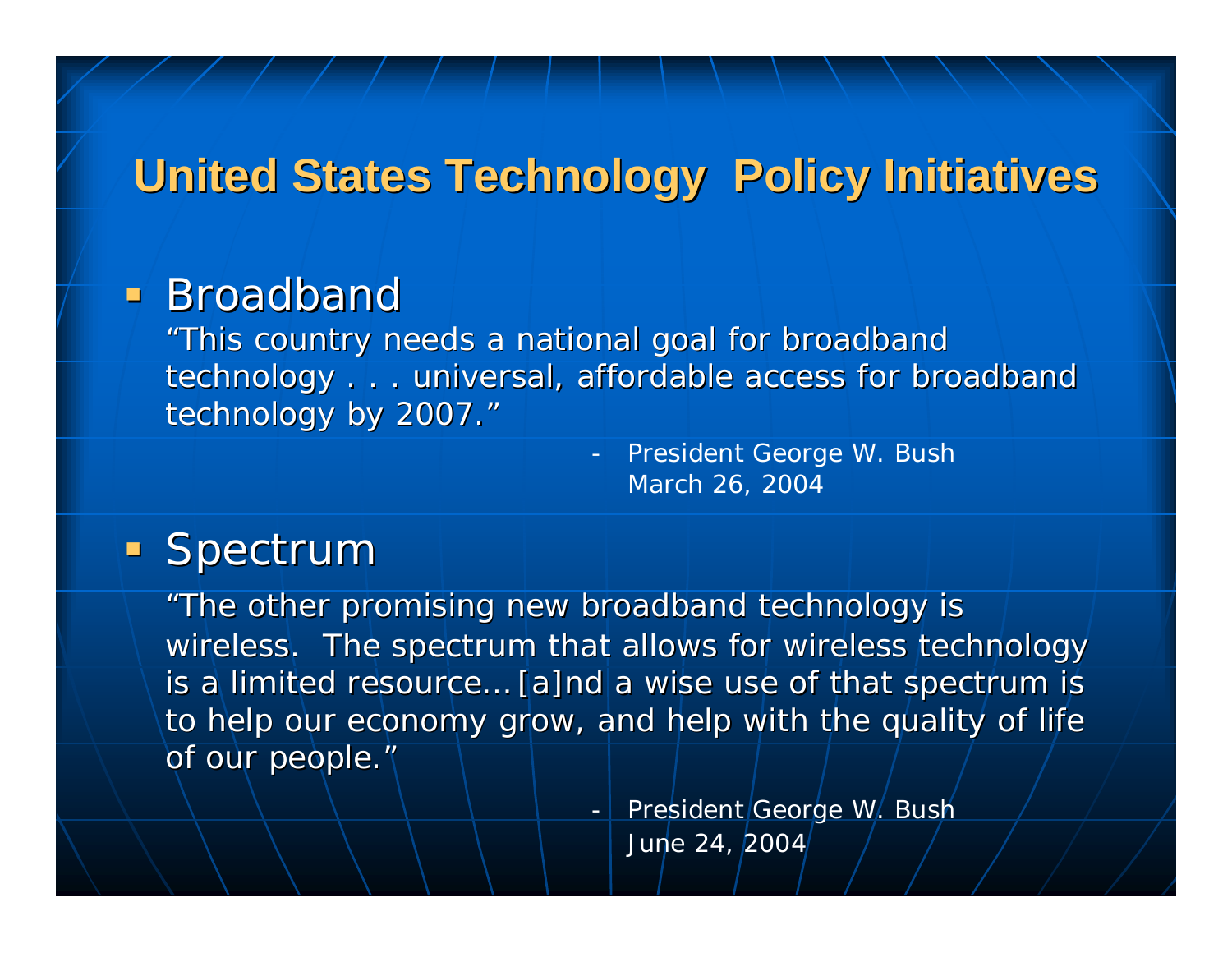**Telecommunications Policy Initiatives Telecommunications Policy Initiatives Incentives for Wireless Broadband Private Investment Technological Innovation Competition** 

**21st Century Spectrum Policy Initiative** Century Spectrum Policy Initiative

- Spectrum Management Improvements
- Efficiencies in Federal Spectrum Use
- Economic Incentives in Federal Spectrum Use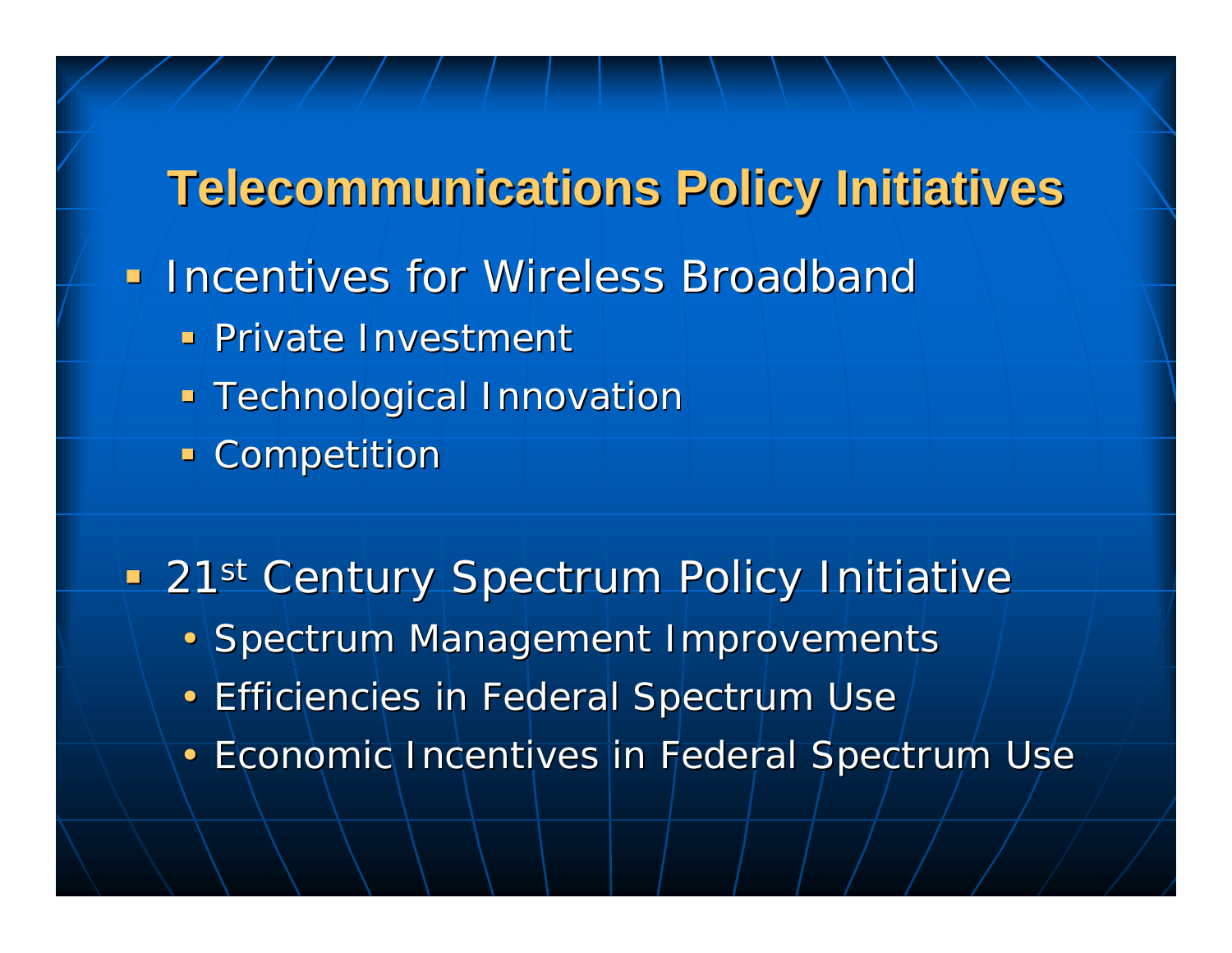## **Wireless Broadband Wireless Broadband**

**Licensed Wireless Technologies** 

- 700 MHz Licenses: A "third pipe" to the home offering 3G & 4G services
- Advanced Wireless Services (AWS): 3G services
- **Unlicensed Wireless Technologies**  $\blacksquare$  Wi-Fi **NIMAX**